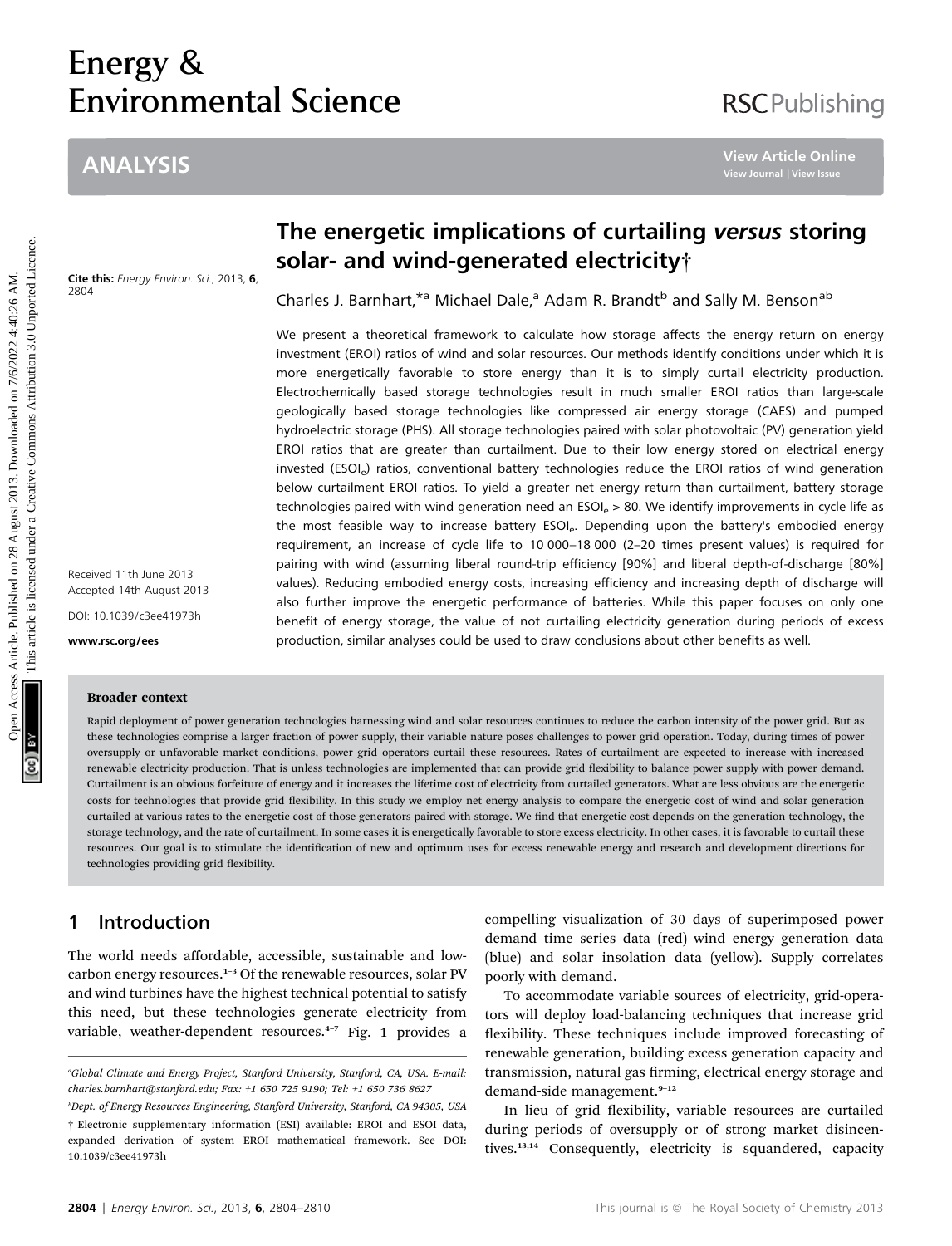

Fig. 1 Wind-power generation (blue), insolation (gold), and power demand (red) time series data provide a compelling visualization of renewable energy's intermittent correlation with demand. Thirty days of data collected in April 2010 are superimposed and normalized to their maximum values. Average values are in color-highlighted black lines. Data obtained from Bonneville Power Administration. Plot concept motivated by ref. 8.

factors are reduced and revenue for turbine owners in certain markets is lost. In Texas, for example, 1.2–17.1% of potential wind generation was curtailed on an annual basis between 2007 and 2012, equaling a total of 13 TW h of electrical energy.<sup>13,29</sup> Worldwide, curtailment rates are projected to increase as wind and solar comprise a larger fraction of the generation mix.<sup>5,13</sup>

Curtailing renewable resources results is an immediate and obvious forfeiture of energy. However, flexible grid technologies can also consume significant amounts of energy in their manufacture and operation. These embodied energy costs are not as immediately apparent, but they are an energy sink from a societal perspective.

Energy use, to first order, is a proxy for greenhouse gas emissions.<sup>15</sup> Over long time scales, implementing energetically costly grid technologies may require additional energy consumption and increase emissions. This would hinder the climate change mitigation efforts that motivated increased renewable resource utilization.

In this paper, we compare the energetic costs of electrical energy storage (EES) to the energetic costs of curtailment. We ask whether or not storage provides societal net-energy gains over curtailment.

We chose to analyze EES because it currently holds academic, governmental and corporate focus, and benefits from trade organizations promoting its development and commercialization.<sup>16</sup> Policymakers at state and national levels have drafted legislation that considers mandating the implementation of electrical energy storage.<sup>17</sup> For example, California Assembly Bill no. 2514 requires the California Public Utility Commission to "determine appropriate targets for each loadserving entity to procure viable EES systems by October 2013, and if determined to be appropriate, to be achieved by each load-serving entity by December 2015."<sup>18</sup>

To be clear, we focus solely on comparing the energy efficiency of storing electricity versus curtailing electrical generation. EES has significant value not quantified or analyzed in this study, including electricity market economics,<sup>9</sup> insuring reliable power supplies to critical infrastructure,<sup>11</sup> ancillary benefits to power grid operation,<sup>19</sup> and application in disaster relief and war zone scenarios.

Our analysis begins with a theoretical framework for quantifying how storage affects net energy ratios. This framework accommodates any type of generation or storage technology. Using Life Cycle Assessment (LCA) data for generation and storage technologies, we calculate which storage and generation technologies result in a net energy gain over curtailment. We provide a straightforward decision metric for choosing storage or curtailment. Finally, we discuss these results and make recommendations for storage use scenarios, consider alternative options to curtailment, and identify the most effective research and development directions for improving the energetic performance of battery technologies.

## 2 A theoretical framework for system-wide EROI

The ESI† includes a thorough derivation of the framework for calculating the EROI of renewable generation paired with storage. In this section we present the necessary terms and equations required to calculate this paper's results.

The field of net energy analysis (NEA) is a broad system of methodologies for comparing the amount of energy delivered to society by a technology to the energy consumption over the full lifecycle of the technology. A frequently used metric in NEA is the EROI, which is the ratio of energy delivered to the lifecycle costs of energy production.<sup>20</sup> Another metric is energy intensity,  $\varepsilon$ , which is the lifecycle costs of energy production per unit of energy delivered to society.<sup>21</sup> We present our data and results in terms of EROI: the amount of electrical energy returned per unit of electrical energy invested. We present our quantitative methods in terms of energy intensity: the amount of electrical energy investment per unit of electrical energy return. EROI values are frequently reported in the literature. Energy intensities are more useful in calculating the energy performance of energy systems. EROI and  $\varepsilon$  are complex terms that depend on how the inputs and outputs are defined.<sup>22</sup> We employ these terms in a generalized manner.

We define energy intensity of a renewable energy technology as  $\varepsilon_r$  and the energy intensity of a storage technology as  $\varepsilon_s$ . These are the electrical energy inputs per unit electrical energy output over the lifetime of the technology  $\left[\frac{kWh_e}{kwh_e}\right]$  $kWh_e$  . In this study we compute all energy calculations in terms of electrical energy. We expand  $\varepsilon_{s}$  by considering the energy inputs and outputs of a storage device. The input is the cradle-to-gate embodied energy,  $\varepsilon_e$  [kWh<sub>e</sub> embodied electrical energy per kWhe storage capacity]. The total electrical energy output from the storage device over its lifetime, per unit storage capacity, is  $\lambda \eta D$ , where  $\lambda$  is the number of charge–discharge cycles or its cycle life [# cycles],  $\eta$  is the round-trip AC–AC efficiency, and D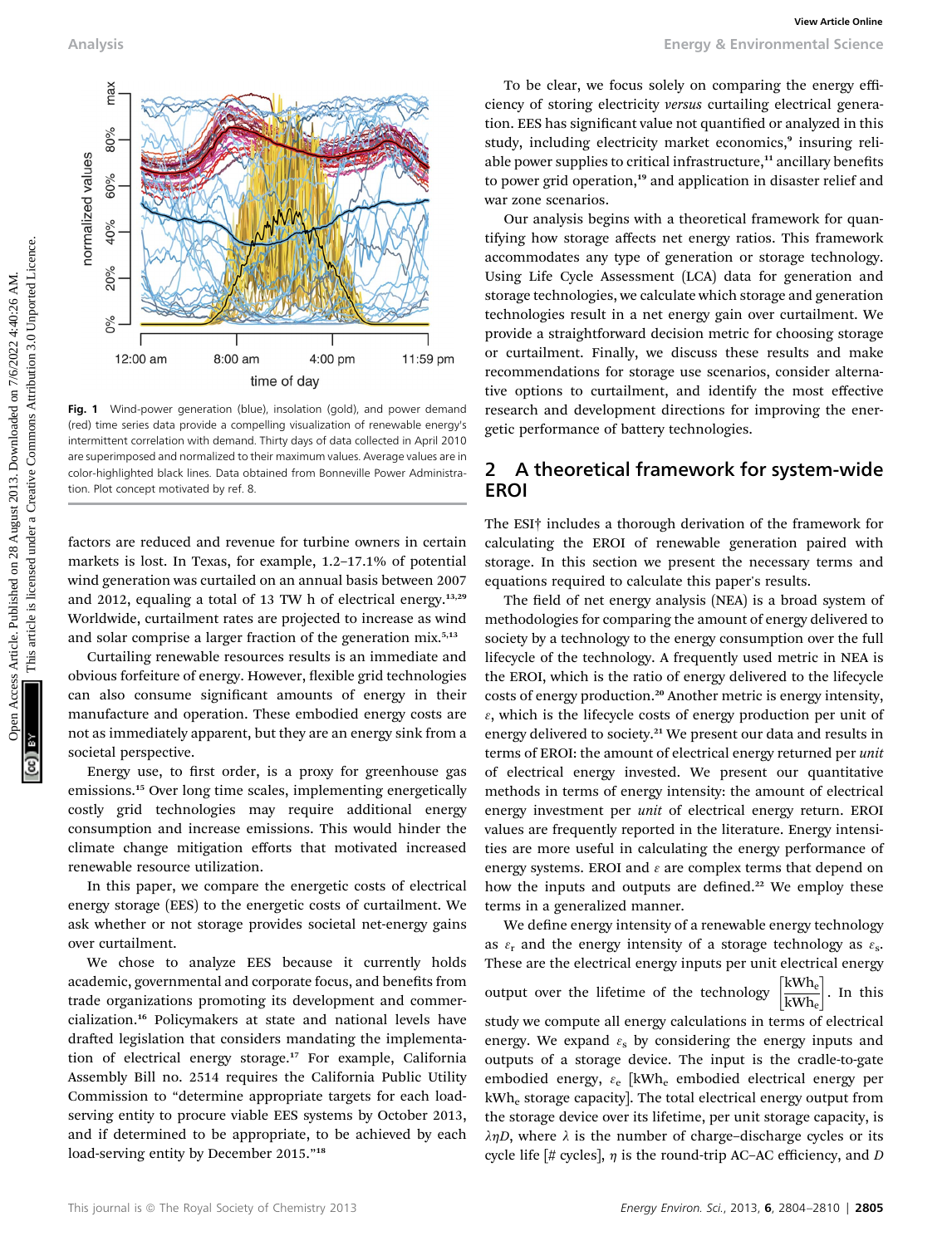is the depth of discharge [fractional] at which  $\lambda$  cycles are achieved. As such,

$$
\varepsilon_{\rm s} = \frac{\varepsilon_{\rm e}}{\lambda \eta D} \left[ \frac{\text{kWh}_{\rm e} \text{ embodied}}{\text{kWh}_{\rm e} \text{ capacity}} \right]. \tag{1}
$$

Given the energy intensities of a generation and storage technology,  $\varepsilon$ <sub>r</sub> and  $\varepsilon$ <sub>s</sub>, we now consider the grid-level energy intensity,  $\varepsilon_{\rm g}$ , of a simple energy system: a variable renewable resource rendered grid dispatchable by an EES technology. A power grid, on a time-average basis, cannot accommodate a fraction,  $\phi$ , of the variable resource's energy return. This fraction is curtailed or stored. Either choice increases the energy intensity of the electricity output. Curtailment increases the resource energy intensity,  $\varepsilon_r$  to  $\varepsilon_c$ ,

$$
\varepsilon_{\rm c} = \frac{\varepsilon_{\rm r}}{(1-\phi)} \left[ \frac{\text{kWh}_{\rm e} \text{ embodied}}{\text{kWh}_{\rm e} \text{ generated}} \right]. \tag{2}
$$

Fig. 2 shows a diagram of the energy inputs and outputs of power grid incorporating EES at fraction  $\phi$ . Although the diagram shows one solar PV panel and one storage battery, it represents energy inputs and outputs generalized at societal scale. The output from storage is modulated by the storage efficiency,  $\eta$ , and the fractional input  $\phi$ . As such, the storage energy intensity,  $\varepsilon_{s}$ , is multiplied by  $\eta\phi$  to maintain a denominator of per unit electrical energy output. Summing the energy inputs, and dividing them by the output energy to the power grid, it is shown in the ESI<sup>†</sup> that grid energy intensity,  $\varepsilon_{\rm g}$ , equals

$$
\varepsilon_{\rm g} = \frac{\varepsilon_{\rm r} + \eta \varepsilon_{\rm s} \phi}{(1 - \phi + \phi \eta)} \left[ \frac{\text{kWh}_{\rm e} \text{ embodied}}{\text{kWh}_{\rm e} \text{ generated}} \right]. \tag{3}
$$

#### 2.1 Decreases in EROI at grid scale

We define the EROI of a renewable resource energy acquisition technology as the inverse of  $\varepsilon_r$ : EROI =  $\frac{1}{\varepsilon_r}$ . In a previous study<sup>23</sup> we derived an analog to EROI for storage technologies: Energy Stored on Invested (ESOI). That study defined ESOI as the primary energy inputs per unit of EES capacity.  $ESOI<sub>e</sub>$  is the ratio of electrical energy stored over the lifetime of a storage device to the amount of embodied electrical energy required to build the device:

$$
ESOI_e = \frac{C\lambda\eta D}{C\varepsilon_e} = \frac{\lambda\eta D}{\varepsilon_e} \left[ \frac{\text{kWh}_e \text{ capacity}}{\text{kWh}_e \text{ embodied}} \right]. \tag{4}
$$



Fig. 2 A schematic of a renewable electricity-generation technology and EES system delivering electrical energy to the power grid. Terms within technologies are the energy inputs per unit output. Flow lines depict electricity outputs.

where  $C$  is the battery capacity [kWh<sub>e</sub>]. Again, by definition  $ESOI_e$  is the inverse of  $\varepsilon_s$ . Curtailing a resource at some fraction  $\phi$  reduces its EROI to EROI<sub>curt</sub>,

$$
ESOI_{\text{curl}} = (1 - \phi)EROI\left[\frac{\text{kWh}_e \text{ generated}}{\text{kWh}_e \text{ embodied}}\right].
$$
 (5)

The incorporation of storage at some fraction  $\phi$  reduces the system EROI to  $EROI_{grid}$ . In terms of EROI and  $ESOI_{e}$ , eqn (3) can be rearranged as

$$
EROI_{grid} = \frac{1 - \phi + \eta\phi}{\frac{1}{EROI} + \frac{\eta\phi}{ESOI_e}} \left[ \frac{kWh_e \text{ generated}}{kWh_e \text{ embodied}} \right].
$$
 (6)

In our derivation of EROI<sub>grid</sub> we assume that storage operates optimally and that the precise storage capacity required is built. As such, EROI<sub>grid</sub> is a theoretical maximum for a given generation and storage technology.

#### 2.2 EROI and ESOI<sub>e</sub> data for technologies

Table 1 lists median EROI values, median ESOI<sub>e</sub> values, and storage technology attributes used in the computation of our results. We acquired EROI data for wind turbine and PV technologies, and ESOI<sub>e</sub> data for storage technologies, by employing a meta-analysis of previous LCA studies (see ESI†). Fig. 3 shows average quantile EROI values for PV solar technologies and wind farm locations. Thin film solar technologies have greater EROI values than wafer technologies (sc-Si and mc-Si). Reported EROI values for wind farms vary from less than 5 to greater than 100. Wind technologies have a much larger median EROI (86 and 89) than solar technologies (8 and 13). This is primarily due to large differences in their embodied energy. A distinct decrease in embodied energy for wafer technologies occurred in Energy & Environmental Science<br>
is the depth of discharge functional] at which  $\lambda$  cycles are where  $\epsilon$  is the baseop stress PoC, Correlling it examples<br>  $\epsilon_1 = \frac{r}{(1 - \phi + \phi)}$  [WN<sub>C</sub> employed under a creation and storag

Table 1 Data used in net energy analysis of variable resources firmed by storage technologies. (Top) Attributes of storage technologies used for ESOI<sub>e</sub> ratio calculations. (Base) EROI ratios of generation resource technologies. Conventional batteries: Lithium Ion (Li-ion), Sodium Sulfar (NaS) and Lead-Acid (PbA). Flow batteries: Vanadium Redox (VRB) and Zinc–Bromine (ZnBr). Geologic storage: Compressed Air Energy Storage (CAES) and Pumped Hydroelectric Storage (PHS)<sup>a</sup>

| Efficiency  |                  | Cycle life      | Depth of<br>discharge | Embodied<br>energy                                                                      | Energy<br>ratio                                                            |
|-------------|------------------|-----------------|-----------------------|-----------------------------------------------------------------------------------------|----------------------------------------------------------------------------|
| Storage     | $\eta^{[a]}(\%)$ | $\lambda^{[b]}$ | $D^{[b]}(\%)$         | $\varepsilon_{\rm e}^{[{\rm c}]} \, \frac{\rm kWh_{\rm e}}{}$<br>$\overline{\rm kWh_e}$ | $\mathrm{ESOI}_e^{[c]} \frac{kWh_e}{\vphantom{\big }}$<br>kWh <sub>e</sub> |
| Li-ion      | 90               | 6000            | 80                    | 136                                                                                     | 32                                                                         |
| NaS         | 75               | 4750            | 80                    | 146                                                                                     | 20                                                                         |
| PbA         | 90               | 700             | 80                    | 96                                                                                      | 5                                                                          |
| <b>VRB</b>  | 75               | 2900            | 100                   | 208                                                                                     | 10                                                                         |
| ZnBr        | 60               | 2750            | 80                    | 151                                                                                     | 9                                                                          |
| <b>CAES</b> | 70               | 25 000          | n/a                   | 22                                                                                      | 797                                                                        |
| <b>PHS</b>  | 85               | 25 000          | n/a                   | 30                                                                                      | 704                                                                        |
| Generation  |                  |                 |                       |                                                                                         | $EROI^{[d]}$                                                               |
| Wafer PV    |                  |                 |                       |                                                                                         | 8                                                                          |
| Wind        |                  |                 |                       |                                                                                         | 86                                                                         |

 $a$  Sources: [a] ref. 24, [b] ref. 25, [c] ref. 23, [d] ref. 26, detailed analysis in ESI.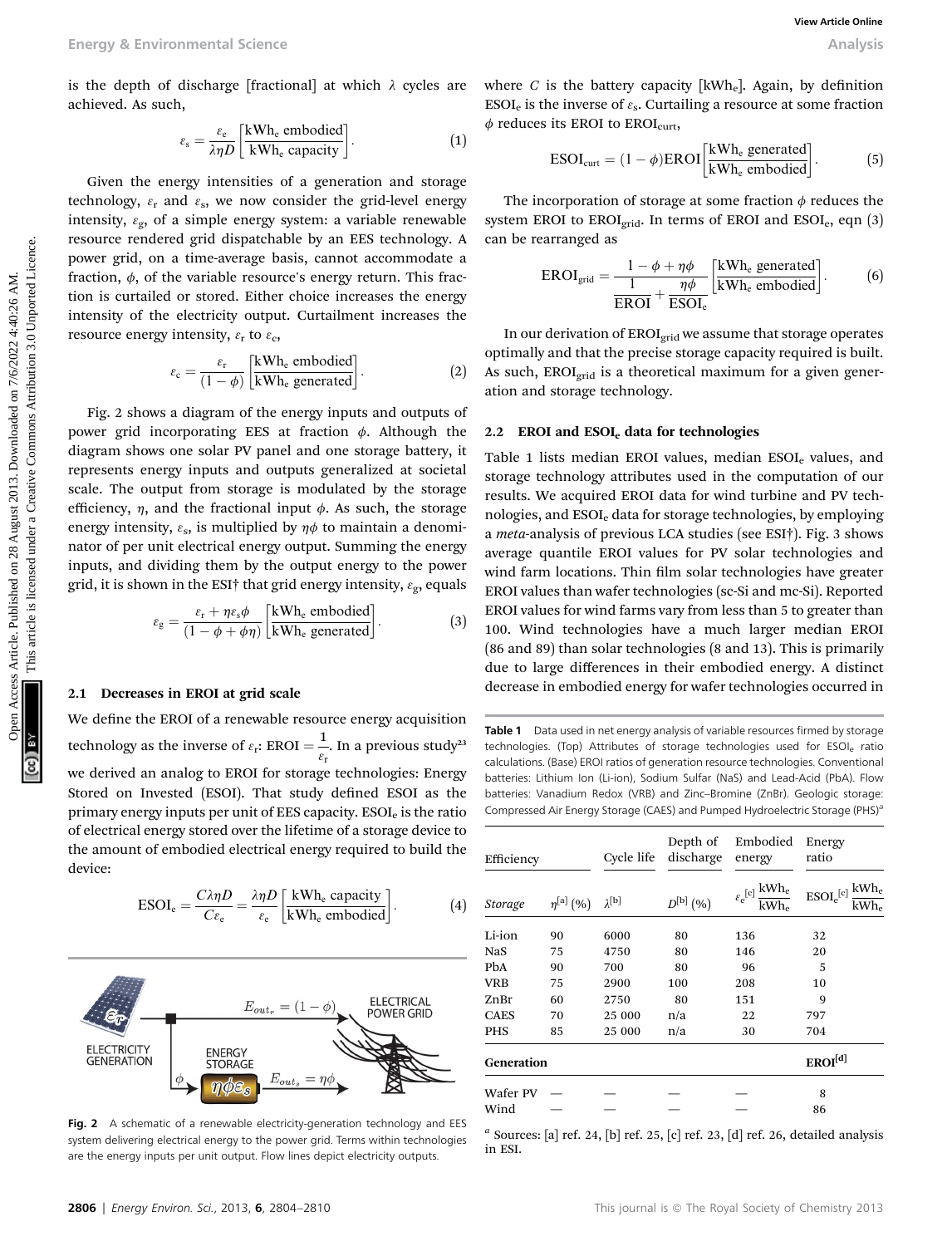

Fig. 3 EROI values for renewable technologies obtained from peer-reviewed sources are plotted by dots of 33% opacity. Boxes indicate the 25th, 50th and 75th quantiles, and whiskers extend to lowest and highest values within in 1.5 IQR of the boxes.

the period 2005–2008, which coincides with the PV industry switching from highly purified (99.99999% pure) electronicsgrade silicon, obtained as a waste stream from the microchip manufacturing industry, to production of its own less pure (99.999% pure) solar-grade silicon.

We provide these EROI and ESOI<sub>e</sub> ratio data to explore storage and curtailment in the contemporary energy landscape. These ratios vary with different designs within a particular technology set and will change with technological advances.<sup>11,27</sup> They also depend on operating practices and location.<sup>24</sup>

As recognized in prior work, these ESOI<sub>e</sub> data demonstrate a key difference in the net energy performance of battery technologies and large-scale geological storage technologies: batteries have lower ESOI<sub>e</sub> ratios by more than two orders of magnitude.<sup>23</sup> The values for flow and PbA batteries are particularly low. Over their entire life, these technologies only store 5 to 10 times the energy (electrical equivalents) required to build them.

EROI and ESOIe ratios are cast in units of electrical energy per electrical energy. To compare the energetic losses associated with curtailment to the energetic requirements of EES the same type of energy needs to be maintained in the theoretical framework. Two commonly used options are primary energy (e.g. higher heating value of coal, oil or gas) or some form of secondary energy (e.g. energy content of electricity). First, we cast ESOIe in terms of electrical energy because curtailed energy is electrical, not primary energy. Second, for electrochemical storage many processes including material extraction and purification as well as battery manufacture is presently or could be electrified.<sup>27</sup> Third, although geologic storage technologies require civil construction operations that rely on primary fuel sources, over 2/3 of the capital energy expenditures could be electrified. Specifically, the energetic cost breakdown for PHS is

as follows: reservoir and dam construction (104.8 GJ/MW h); tunneling  $(86.7)$ ; electrical equipment  $(134.7)$ .<sup>28</sup> And for CAES: cavern development (16.2); site and buildings (36.7); electrical equipment (65.9); gas infrastructure  $(130.5)$ .<sup>28</sup> Assuming reservoir construction, dam construction and cavern development require primary energy, hypothetically, about 70% of PHS and 90% of CAES deployment could be electrified.

### 3 Results

EES increases the energy intensity of renewable resources to  $\varepsilon_{\varphi}$ (eqn (3)). Curtailment increases the energy intensity to  $\varepsilon_c$ (eqn (2)). By setting  $\varepsilon_{\rm g} = \varepsilon_{\rm c}$  we establish a decision metric that determines when, from a net energy perspective, a variable electric resource should be stored. As demonstrated in the ESI,† this equality, in terms of EROI and ESOI<sub>e</sub>, simplifies to

$$
\frac{\text{ESOI}_{\text{e}}}{\text{EROI}} = 1 - \phi. \tag{7}
$$

when this equality holds, curtailment and storage yield the same grid scale EROI. Otherwise, from an energy efficiency perspective, one of two conditions exists:

$$
\frac{\text{ESOI}_{e}}{\text{EROI}} \Rightarrow \begin{cases} \text{store if } > 1 - \phi \\ \text{curtail if } < 1 - \phi \end{cases} \tag{8}
$$

This inequality can be rearranged to explore individual variables. For example, to determine what minimum  $ESOL<sub>e</sub>$  is required to achieve a net energy gain over curtailment the following arrangement is employed,

$$
ESOI_e > (1 - \phi)EROI
$$
 (9)



Fig. 4 At a curtailment rates or storage fractions of  $\phi$ , as indicated by the lines bisecting the plot, various combinations of resource EROI (y-axis) and storage ESOIe (x-axis) result in energy systems in which it is energetically favorable to store the resource (green region) or curtail the resource (blue region).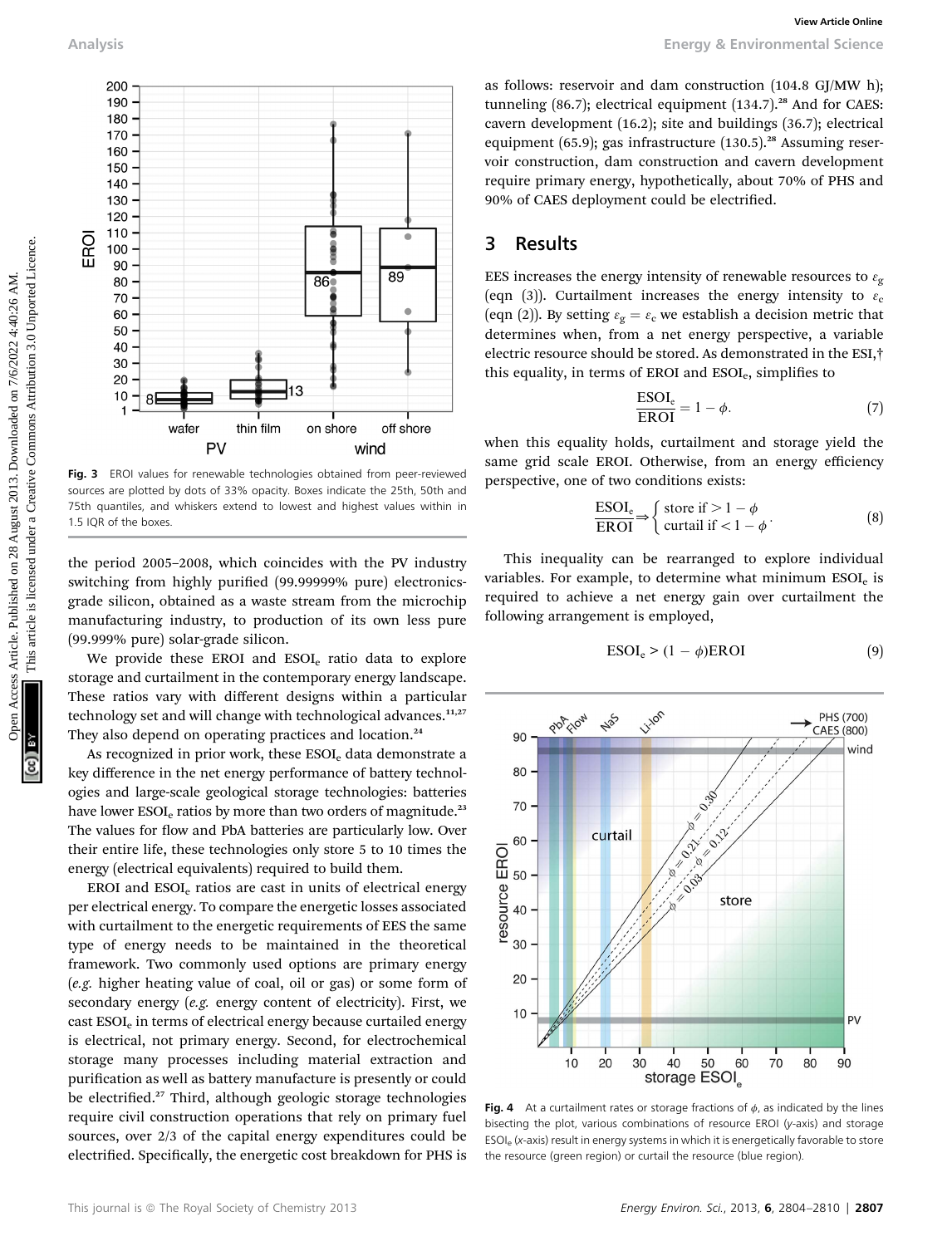Individual variables can be expanded to further explore the effects that technological attributes have on the decision to store or curtail. For example, the minimum cycle life required by electrochemical storage technologies is

$$
\lambda > (1 - \phi) \text{EROI} \frac{\varepsilon_e}{\eta D}.\tag{10}
$$

The decision to install and operate equipment to store or curtail excess electrical energy depends on the energy resource, the storage technology, and the fraction of energy that is to be curtailed or passes through storage. Fig. 4 shows four curtailment or storage values of  $\phi$  that bisect the plot into two regions.



**Fig. 5** EROI<sub>arid</sub> values as a function of storage or curtailment fraction,  $\phi$ , and EES technology paired with solar PV (top panel) and wind (bottom panel). Note x-axis is shared, but y-axis scale for wind is 10 greater than the y-axis for PV.

The blue region above and to the left of a  $\phi$  line shows combinations of resource EROI (y-axis) and storage  $ESOI_{e}$  (x-axis), that would reduce the grid EROI to values below reductions simply due to curtailment, *i.e.*  $EROI_{grid}$  <  $EROI_{cut}$ . The green region below and to the right of a  $\phi$  line shows combinations of EROI and ESOIe that yield grid EROI values that are better than curtailment EROI values,  $EROI<sub>grid</sub>$  >  $EROI<sub>curt</sub>$ . In this region the use of storage provides a net energy gain over curtailment.

This plot tells a simple story. From a net-energy perspective, electricity generated using solar PV technologies can be stored efficiently using all plotted technologies, while wind power should be stored with more energetically favorable storage options such as PHS and CAES.

Fig. 5 shows calculated grid EROI values, EROI<sub>grid</sub>, for PV (top) and wind resources (bottom) used with storage technologies (colored lines) as a function of  $\phi$ . The solid black line bisecting the plots indicates the EROI value due to curtailment, spanning a range from original resource EROI to zero. The green region to the right of this line indicates combinations of EROI, ESOI<sub>e</sub> and  $\phi$  in which storage yields better energy returns than curtailment,  $EROI_{grid} > EROI_{curt}$ . To the left, in blue,  $EROI<sub>grid</sub> < EROI<sub>curt</sub>$ , storage implementation is more energetically costly than simply curtailing the resource.

Several interesting results emerge from Fig. 5. First, storage technologies with low ESOI<sub>e</sub> values, like PbA and ZnBr, reduce the grid EROI down much more severely than technologies with high ESOIe values, like PHS, CAES and Li-Ion. Second, the bottom plot shows that battery technologies paired with wind yield grid EROI values far below EROI values from curtailment alone for reasonable values of  $\phi$ . However these grid EROI values are greater than the average PV EROI value (8).

#### 4 Discussion

Ideally, storage technologies that support generation resources should not diminish energy-return ratios below curtailment energy return ratios for reasonable values of  $\phi$ . This means that geologic storage technologies, not contemporary battery technologies, are much more favorable for storing electricity generated from wind power.

Why do high EROI generation values require high ESOI<sub>e</sub> storage values, and why do low ESOI<sub>e</sub> values accommodate low EROI generation technologies? It is helpful to think of energy intensity as a cost. Generation with low  $\varepsilon_r$  is energetically inexpensive. Curtailing these resources does not incur as much societal scale energetic cost as using energetically expensive, i.e. low ESOI<sub>e</sub>, storage technologies. Conversely, generation with high  $\varepsilon_r$  resources is energetically expensive. Curtailing these resources forfeits energy that incurred high energetic costs. These costs, in the case of PV, are greater than the cost of incorporating storage even with low ESOI<sub>e</sub> values. Attempting to salvage energetically cheap power (e.g., wind) using energetically expensive batteries is wasteful from a societal perspective. The renewable transition will be aided by choosing the most energetically efficient ways to get low carbon power.

Curtailment rates will depend on the energy and market balance of specific power grids, and on power grid flexibility.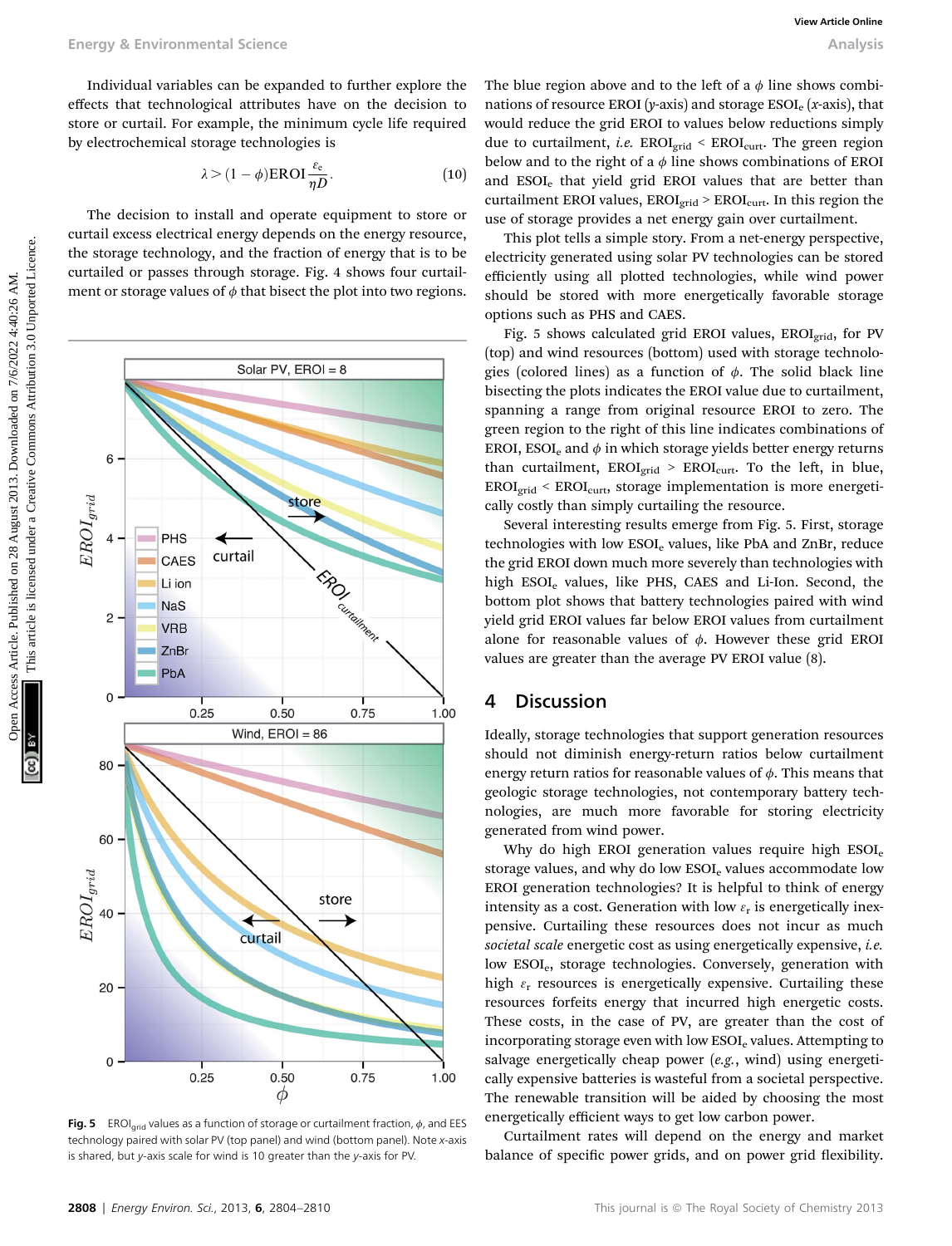Two aspects play a dominant role in determining curtailment rates: the coincidence of renewable resources with power demand and the flexibility available in the power grid. As shown in Fig. 1 solar resources correlate with electricity demand more consistently than wind. This correlation is especially prevalent in regions like the southwest United States that experience high solar insolation and large afternoon power loads due to air conditioning. As renewables comprise a larger fraction of power supply, curtailment rates and power-grid conditions should be quantified and analyzed.

Grid flexibility is the second determinant for rates of curtailment. Today, in Texas, wind curtailment is due to transmission constraints.<sup>13</sup> Increased transmission and distribution are presently reducing curtailment rates in Texas.<sup>29</sup>

The energetic performance of battery technologies can and should be improved.  $ESOI_{e}$  (eqn (4)) depends linearly on cycle life, efficiency, depth-of-discharge and embodied energy. Given the realistic values for these variables, an increase in cycle life has the greatest potential to increase  $ESOI<sub>e</sub>$ .<sup>23</sup> Reducing the embodied energy,  $\varepsilon_e$ , and improving efficiency and depth-ofdischarge will also increase ESOI<sub>e</sub>. Fig. 4 employs eqn (10) and shows the number of cycles electrochemical storage technologies must achieve to outperform curtailment (y-axis) when paired with wind generation (EROI  $= 86$ ) at curtailment rates or storage fractions  $\phi$  (x-axis).

In calculating Fig. 6 we assume the following values for the other battery attributes that define its  $ESOI_{e}$  ratio (eqn (4) and (10)): efficiency,  $\eta = 90\%$ , depth of discharge,  $D = 80\%$  and three embodied electrical energy-per-unit storage capacity



Fig. 6 A line plot of minimum cycle life values  $(\lambda)$  electrochemical storage technologies must achieve to yield better EROI ratios than curtailment as a function of  $\phi$  when paired with wind generation (Wind EROI is 86). Dashed lines indicate different embodied electrical energy values per unit storage capacity. Typical values for battery storage range from 100 to 150 kWh<sub>e</sub>/kWh<sub>e</sub>. We assume other storage attributes are  $\eta = 0.9$  and  $D = 0.8$ .

values,  $\varepsilon_e = 50$ , 100, 150 kWh<sub>e</sub>/kWh<sub>e</sub>. Today's battery technologies have an  $\varepsilon_e$  between 96 and 208 (Table 1). At today's rates of curtailment (indicated by red arrows below the x-axis), batteries storing wind resources need to achieve a minimum cycle life of 10 000–18 000 depending on  $\phi$  and  $\varepsilon_e$ . This requires improvement in cycle life performance of existing technologies by a factor of 2–20 (Table 1). Recent advancements show much promise in improving cycle life, and several proposals for highcycle life grid batteries have been funded by the U.S. Department of Energy.<sup>30-32</sup>

The topic of grid energy storage currently holds the interest of policymakers and economists. It is important that the netenergy framework presented here is used appropriately and that our results do not lead to simplistic or wrong conclusions. The value of available energy depends on time, location and need. The economic value of storing energy depends on many factors including extant policies, market forces, and power grid generation availability and power demand conditions. The netenergy framework presented here is intended to aid long-term strategy and planning about the future of our energy systems. The utility lies in informing and building policy around R&D targets, system planning, and economic incentives for energy storage systems. A conclusion that could be drawn from this work is, if society aims to increase output of (say) wind energy with the least energetic investment, it is better in many cases to just build another wind turbine, or possibly transmission lines, than to build a battery to store power that arrives at off-peak times. Conversely, the framework cannot adequately draw conclusions regarding the economic costs and benefits of storage in a given context (time, place, technology). Accelering a published on 28 August 2013. The same of published on 28 August 2013. Downloaded the measure of the creative interaction of the creative on 2022 and 2022 4:40:40: The creative Commonstrate Commonstrate Common

In closing, there are many reasons why storage provides a useful tool for increasing grid flexibility. We have focused on only one measure of the value of storage. It is equally important to consider other benefits provided by storage, including improved power quality and access to electricity in times of generation shortages, particularly in regions that lack access to an electricity grid. The value of these services needs to be weighed in comparison to other considerations, such as the net energetics we focus on here. It is also worth asking the question: are there other uses for electricity generated by wind or solar that would otherwise be stored or curtailed? For example, excess electricity could be used in applications where the need for ondemand power is low and are not strongly disadvantaged by intermittency, for example, desalinating or purifying water or driving irrigation pumps. These conditions could result in high  $EROI<sub>grid</sub>$  values with benefits to society that lie beyond the power-grid sector. Further research in net-energy analysis and other perspectives, including economics and environmental stewardship, should explore additional and alternative uses for energy slated for curtailment.

The energetic costs of other grid-flexibility technologies and their reduction of resource EROI should be quantified. The framework presented here can be readily tailored to technologies, including variable generation, increased transmission, and demand-side management including smart grid technology. A comparison of their energetic cost to storage and curtailment could lead to identifying energetically favorable